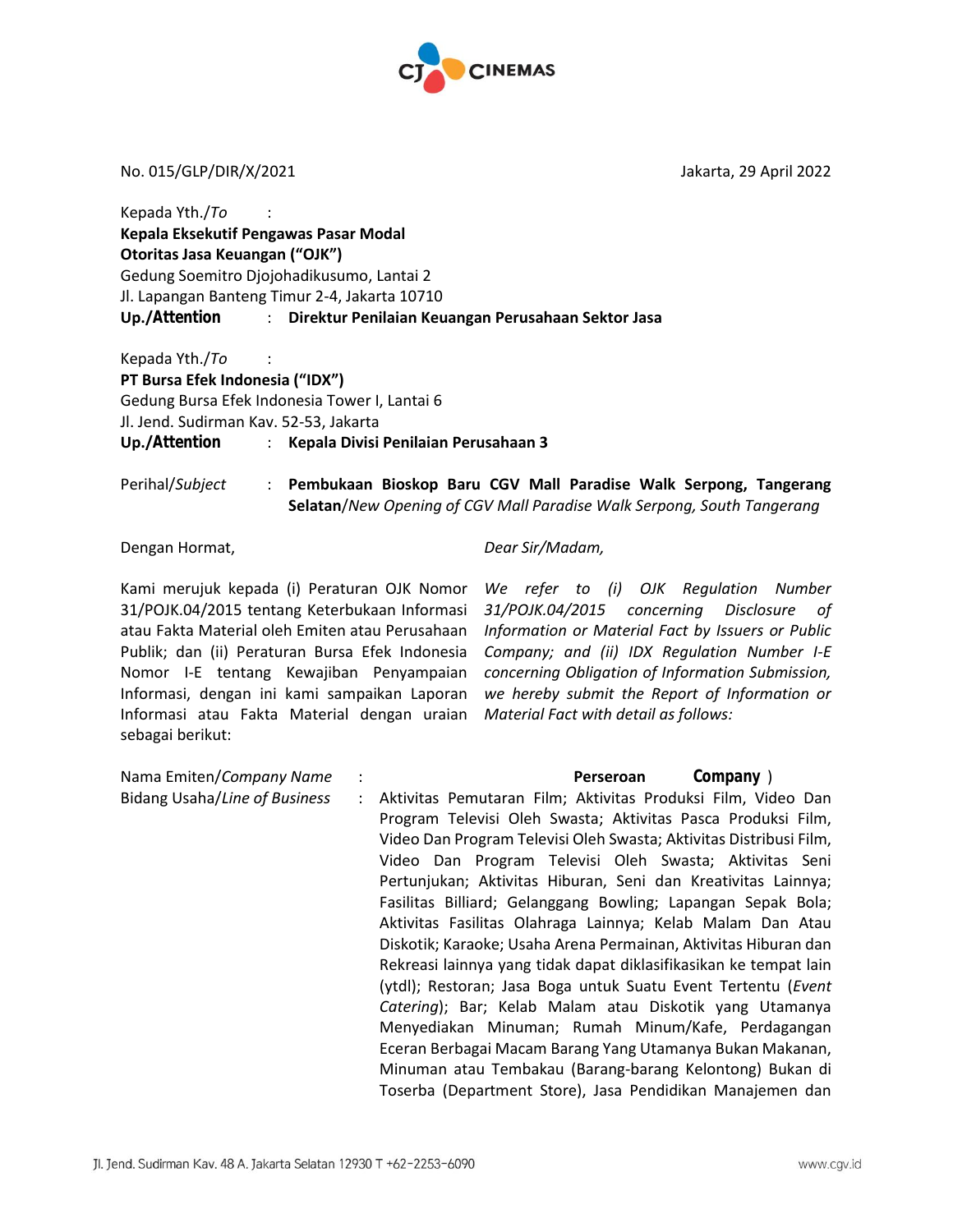

Perbankan, Perdagangan Eceran Melalui Media Untuk Barang Campuran/*Film Screening Activity; Production Activities of Film, Video and Television Program by Private Sector; Post Production Activities of Film, Video and Television Program by Private Sector; Distribution Activities of Film, Video and Television Program by Private Sector; Performing Art Activities; Entertainment, Art and other Creativity Activities; Billiard Facilities; Bowling Alley Facilities; Football Field Facilities; Activities of Other Sport Facilities; Nightclub and or Discotheque; Karaoke; Game Arena Business; Other Recreational and Entertainment Activities which cannot be classified elsewhere (ytdl); Restaurant; Catering Services for a Particular Event (Catering Event); Bar; Nightclub or Discotheque which Mainly Provide Drinks; Drink House/Café Activities; Retail Trade of Various Types of Goods Which is Mainly Not Foods, Beverages or Tobacco (Grocery Items) Not in Department Stores; Management and Banking Education Services; Sport Centre; and Retail Trade Through Media for Mixed Goods.*

| Telepon/Phone                  | $: 021 - 22536090$ |
|--------------------------------|--------------------|
| Alamat surat elektronik/e-mail | $:$ corpsec@cgv.id |

| 1. | Tanggal Kejadian                                  | 29 April 2022                                                                                                                                                                                                                                                                                                                                                                                                                                                                                                                                                                                                 |
|----|---------------------------------------------------|---------------------------------------------------------------------------------------------------------------------------------------------------------------------------------------------------------------------------------------------------------------------------------------------------------------------------------------------------------------------------------------------------------------------------------------------------------------------------------------------------------------------------------------------------------------------------------------------------------------|
|    | Date of Occurrence                                | April 29, 2022                                                                                                                                                                                                                                                                                                                                                                                                                                                                                                                                                                                                |
| 2. | Jenis Informasi atau Fakta<br>Material            | Informasi atau Fakta Material lainnya                                                                                                                                                                                                                                                                                                                                                                                                                                                                                                                                                                         |
|    | Type of Information<br>or<br><b>Material Fact</b> | <b>Other Information or Material Fact</b>                                                                                                                                                                                                                                                                                                                                                                                                                                                                                                                                                                     |
| 3. | Uraian Informasi atau Fakta<br>Material           | Pada tanggal 29 April 2022, Perseroan melakukan Pembukaan<br>Bioskop Baru CGV Mall Paradise Walk Serpong, yang berada di<br>Kota Tangerang Selatan.<br>Perseroan telah menyiapkan sejumlah protokol kesehatan sesuai<br>dengan panduan baik dari Pemerintah Pusat maupun Pemerintah<br>Daerah setempat, diantaranya:<br>1. Wajib menggunakan aplikasi Peduli Lindungi untuk<br>melakukan Skrining atau penerapan protokol kesehatan yang<br>di atur oleh Pemerintah Daerah terhadap semua pengunjung<br>dan pegawai;<br>2. Untuk wilayah pulau Jawa dan Bali, memiliki ketentuan<br>tambahan sebagai berikut: |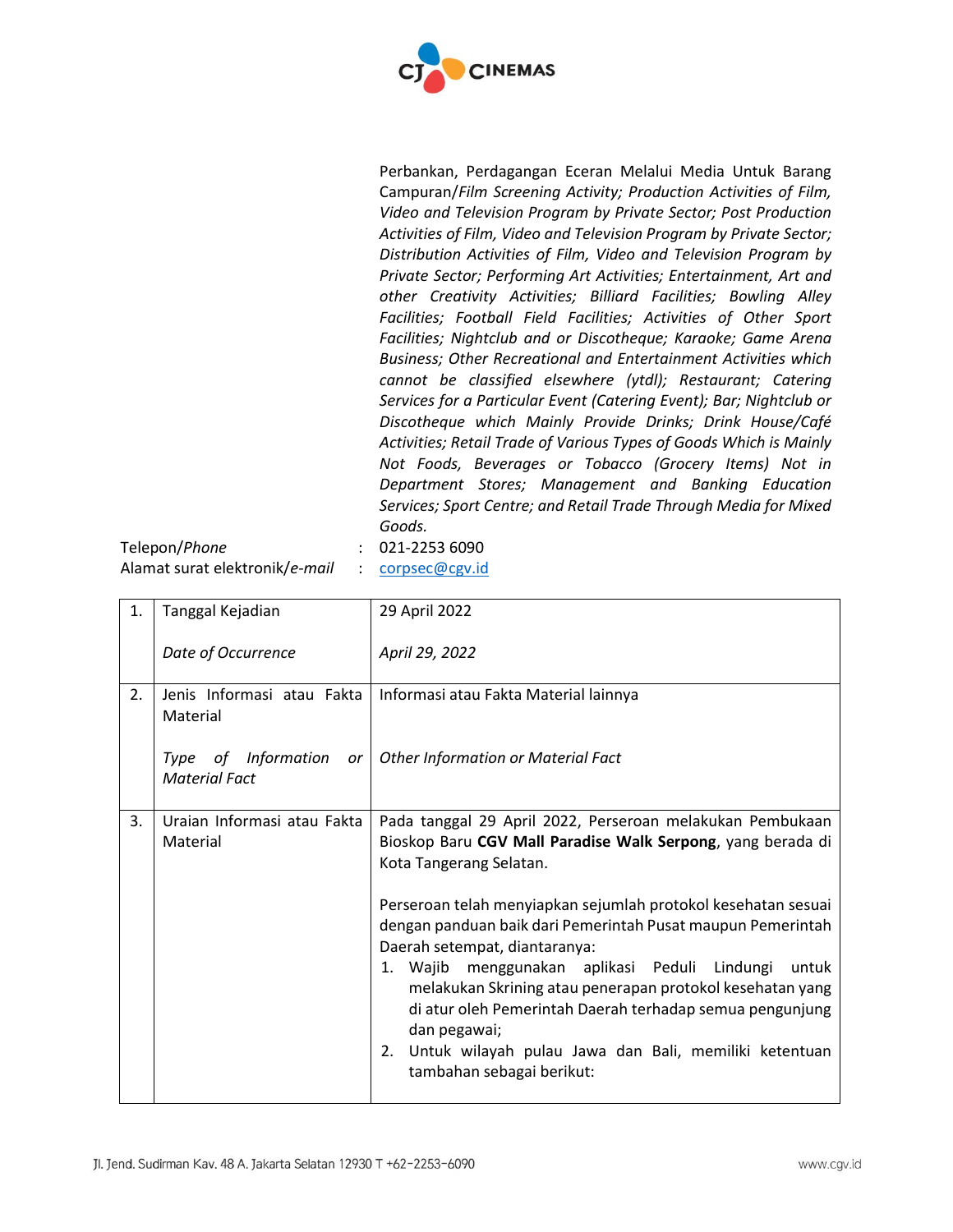

| minimal dosis pertama.<br>3.<br>4.<br>bioskop;<br>5.<br>sebelum dan setelah penayangan film;<br>6.<br>7.<br>8.<br>9.<br>bioskop. | Status PPKM dengan Level 3, Kapasitas maksimal 50%<br>(lima puluh persen) dan hanya pengunjung dengan<br>kategori hijau dalam Peduli Lindungi yang boleh masuk,<br>anak usia dibawah 12 (dua belas) tahun wajib<br>didampingi orang tua. Khusus anak usia 6 (enam) tahun<br>sampai dengan 12 (dua belas) tahun wajib menunjukkan<br>bukti vaksinasi minimal dosis pertama;<br>Status PPKM dengan Level 2, Kapasitas maksimal 75%<br>(tujuh puluh persen) dan hanya pengunjung dengan<br>kategori hijau dalam Peduli Lindungi yang boleh masuk,<br>anak usia dibawah 12 (dua belas) tahun wajib<br>didampingi orang tua. Khusus anak usia 6 (enam) tahun<br>sampai dengan 12 (dua belas) tahun wajib menunjukkan<br>bukti vaksinasi minimal dosis pertama; dan<br>Status PPKM dengan Level 1, Kapasitas maksimal 100%<br>(seratus persen) dan hanya pengunjung dengan kategori<br>Hijau dalam PeduliLindungi yang boleh masuk kecuali<br>tidak bisa divaksin karena alasan kesehatan, anak usia<br>dibawah 12 (dua belas) tahun wajib didampingi orang<br>tua. Khusus anak usia 6 (enam) tahun sampai dengan 12<br>(dua belas) tahun wajib menunjukkan bukti vaksinasi<br>Staff dan Penonton wajib menggunakan dan memakai<br>masker sesuai dengan ketentuan di seluruh area bioskop;<br>Mengecek suhu tubuh penonton sebelum masuk ke area<br>Pembersihan didalam Auditorium, termasuk tempat duduk,<br>Menyediakan gel pembersih tangan/hand-sanitizer.<br>Transaksi pembayaran untuk pembelian tiket menonton dan<br>makan-minum dilakukan secara digital (cashless) melalui web<br>dan aplikasi digital CGV atau mesin-mesin penjualan<br>tiket/makan-minum yang ada di bioskop.<br>Kebijakan dan ketentuan prosedur makan disesuaikan<br>dengan kebijakan Pemerintah Daerah setempat; dan<br>Penempatan materi komunikasi kepada pengunjung di<br>seluruh area CGV dan secara daring/online<br>untuk<br>meningkatkan pengetahuan tentang protokol kesehatan di |
|----------------------------------------------------------------------------------------------------------------------------------|--------------------------------------------------------------------------------------------------------------------------------------------------------------------------------------------------------------------------------------------------------------------------------------------------------------------------------------------------------------------------------------------------------------------------------------------------------------------------------------------------------------------------------------------------------------------------------------------------------------------------------------------------------------------------------------------------------------------------------------------------------------------------------------------------------------------------------------------------------------------------------------------------------------------------------------------------------------------------------------------------------------------------------------------------------------------------------------------------------------------------------------------------------------------------------------------------------------------------------------------------------------------------------------------------------------------------------------------------------------------------------------------------------------------------------------------------------------------------------------------------------------------------------------------------------------------------------------------------------------------------------------------------------------------------------------------------------------------------------------------------------------------------------------------------------------------------------------------------------------------------------------------------------------------------------------------------------------------|
|----------------------------------------------------------------------------------------------------------------------------------|--------------------------------------------------------------------------------------------------------------------------------------------------------------------------------------------------------------------------------------------------------------------------------------------------------------------------------------------------------------------------------------------------------------------------------------------------------------------------------------------------------------------------------------------------------------------------------------------------------------------------------------------------------------------------------------------------------------------------------------------------------------------------------------------------------------------------------------------------------------------------------------------------------------------------------------------------------------------------------------------------------------------------------------------------------------------------------------------------------------------------------------------------------------------------------------------------------------------------------------------------------------------------------------------------------------------------------------------------------------------------------------------------------------------------------------------------------------------------------------------------------------------------------------------------------------------------------------------------------------------------------------------------------------------------------------------------------------------------------------------------------------------------------------------------------------------------------------------------------------------------------------------------------------------------------------------------------------------|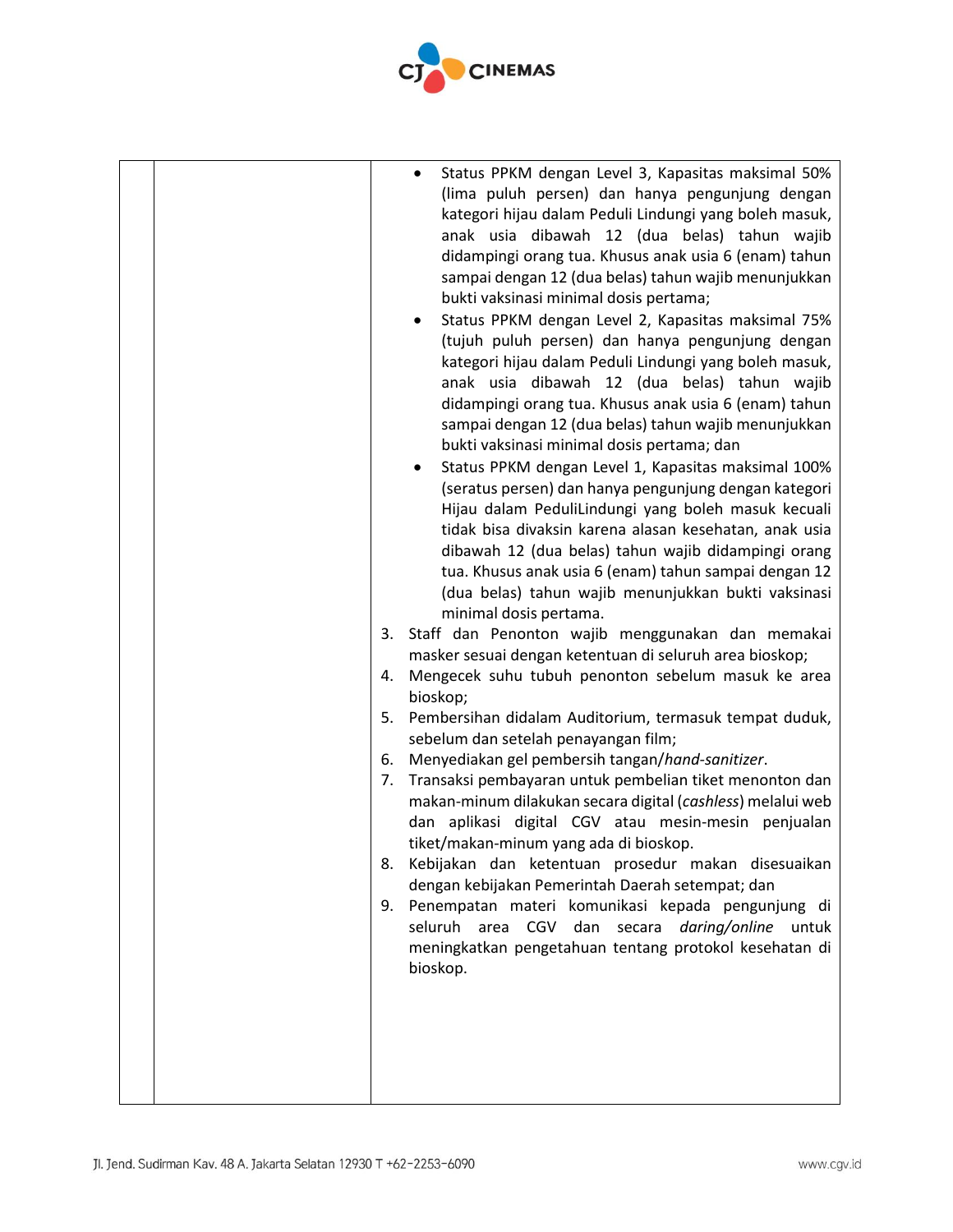

|                                                      | Perseroan berharap dengan pembukaan kembali bioskop, maka:<br>bisa menggairahkan kembali aktivitas rumah produksi<br>1.<br>(production house) dalam memproduksi dan merilis film-film<br>nasional;<br>2. membantu memulihkan ekonomi di sektor industri perfilman<br>dan industry kreatif lainnya;<br>membuka kembali peluang lapangan kerja di sekitar bioskop<br>3.<br>CGV beroperasi; dan<br>masyarakat bisa kembali menonton di bioskop dengan aman<br>4.<br>dan nyaman dengan menerapkan protokol kesehatan yang<br>ketat.                                                                                                                                                                                                                                                                                                                                                                                                                                                                                                                                                                                                                                                                                                                                                                                                                                                                                                                                                                                                                                                                                                                                            |
|------------------------------------------------------|----------------------------------------------------------------------------------------------------------------------------------------------------------------------------------------------------------------------------------------------------------------------------------------------------------------------------------------------------------------------------------------------------------------------------------------------------------------------------------------------------------------------------------------------------------------------------------------------------------------------------------------------------------------------------------------------------------------------------------------------------------------------------------------------------------------------------------------------------------------------------------------------------------------------------------------------------------------------------------------------------------------------------------------------------------------------------------------------------------------------------------------------------------------------------------------------------------------------------------------------------------------------------------------------------------------------------------------------------------------------------------------------------------------------------------------------------------------------------------------------------------------------------------------------------------------------------------------------------------------------------------------------------------------------------|
| Detail of Information<br>or<br><b>Material Facts</b> | On April 29, 2022, the Company opened the New Cinema CGV<br>Mall Paradise Walk Serpong, which is in South Tangerang City.                                                                                                                                                                                                                                                                                                                                                                                                                                                                                                                                                                                                                                                                                                                                                                                                                                                                                                                                                                                                                                                                                                                                                                                                                                                                                                                                                                                                                                                                                                                                                  |
|                                                      | The Company has prepared several health protocols in accordance<br>with quidelines from the Central Government and local<br>Governments, including:<br>1. Mandatory to use the Peduli Lindungi application to perform<br>screening or the application of health protocols regulated by<br>the Regional Government for all visitors and employees.<br>For the islands of Java and Bali, additional provisions are as<br>2.<br>follows:<br>PPKM status with Level 3, maximum capacity of 50% (fifty<br>percent) and only visitors with the green category in<br>Peduli Lindungi may enter, children under 12 (twelve)<br>years old must be accompanied by their parents.<br>Specifically for children aged 6 (six) years up to 12 (twelve)<br>years old, they are required to show proof of vaccination<br>at least the first dose;<br>PPKM status with Level 2, maximum capacity of 75%<br>(seventy percent) and only visitors with the green<br>category in Peduli Lindungi may enter, children under 12<br>(twelve) years old must be accompanied by parents.<br>Specifically for children aged 6 (six) years up to 12 (twelve)<br>years old, they are required to show proof of vaccination<br>at least the first dose; and<br>PPKM status with Level 1, maximum capacity of 100%<br>(one hundred percent) and only visitors with the Green<br>category in Peduli Lindungi may enter unless they cannot<br>be vaccinated for health reasons, children under 12<br>(twelve) years old must be accompanied by their parents.<br>Specifically, children aged 6 (six) years up to 12 (twelve)<br>years are required to show proof of vaccination at least<br>the first dose. |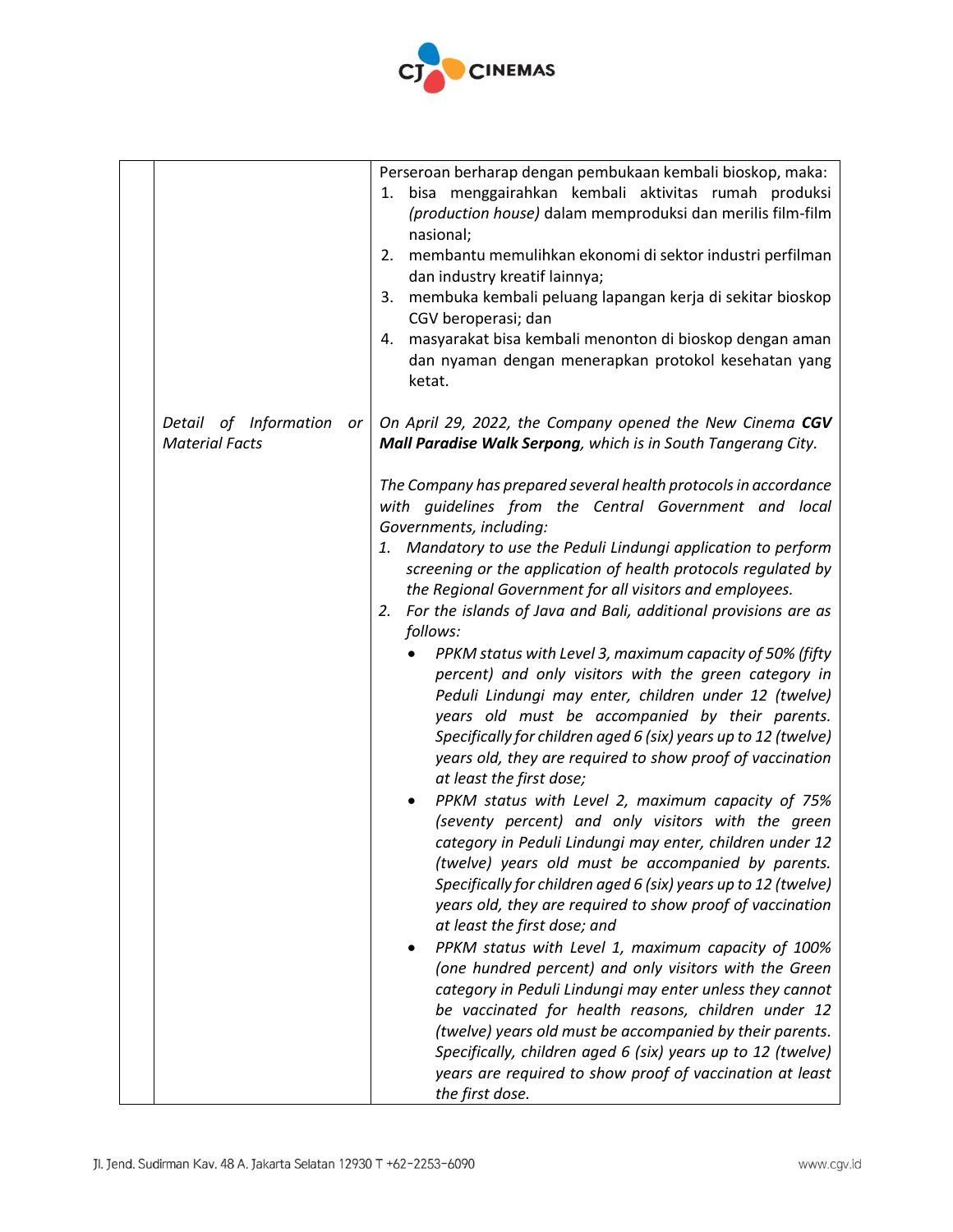

| Staff and Spectators are required to use and wear masks in<br>3.<br>accordance with the provisions in the entire cinema area;<br>Checking the audience's body temperature before entering<br>4.<br>the cinema area;<br>Cleaning inside the Auditorium, including seating, before and<br>5.<br>after the screening;<br>6. Provide hand sanitizer gel.<br>7. Payment transactions for purchasing tickets to watch and eat<br>and drink are done digitally (cashless) via the web and the CGV<br>digital application or ticket/meal-drink selling machines in<br>cinemas.<br>8. Policies and provisions for eating procedures are adjusted to<br>local government policies; and<br>9. Placement of communication materials to visitors throughout<br>the CGV area and online to increase knowledge about health<br>protocols in cinemas. |
|---------------------------------------------------------------------------------------------------------------------------------------------------------------------------------------------------------------------------------------------------------------------------------------------------------------------------------------------------------------------------------------------------------------------------------------------------------------------------------------------------------------------------------------------------------------------------------------------------------------------------------------------------------------------------------------------------------------------------------------------------------------------------------------------------------------------------------------|
| The Company hopes that with the reopening of cinemas, then:<br>1. can stimulate the activities of the production house in<br>producing and releasing national films;<br>to help restore the economy in other creative industrial<br>2.<br>sectors;<br>reopening employment opportunities in the vicinity of the<br>3.<br>operating CGV cinema; and<br>The public can return to watching cinemas safely and<br>4.<br>comfortably by implementing strict health protocols.                                                                                                                                                                                                                                                                                                                                                              |